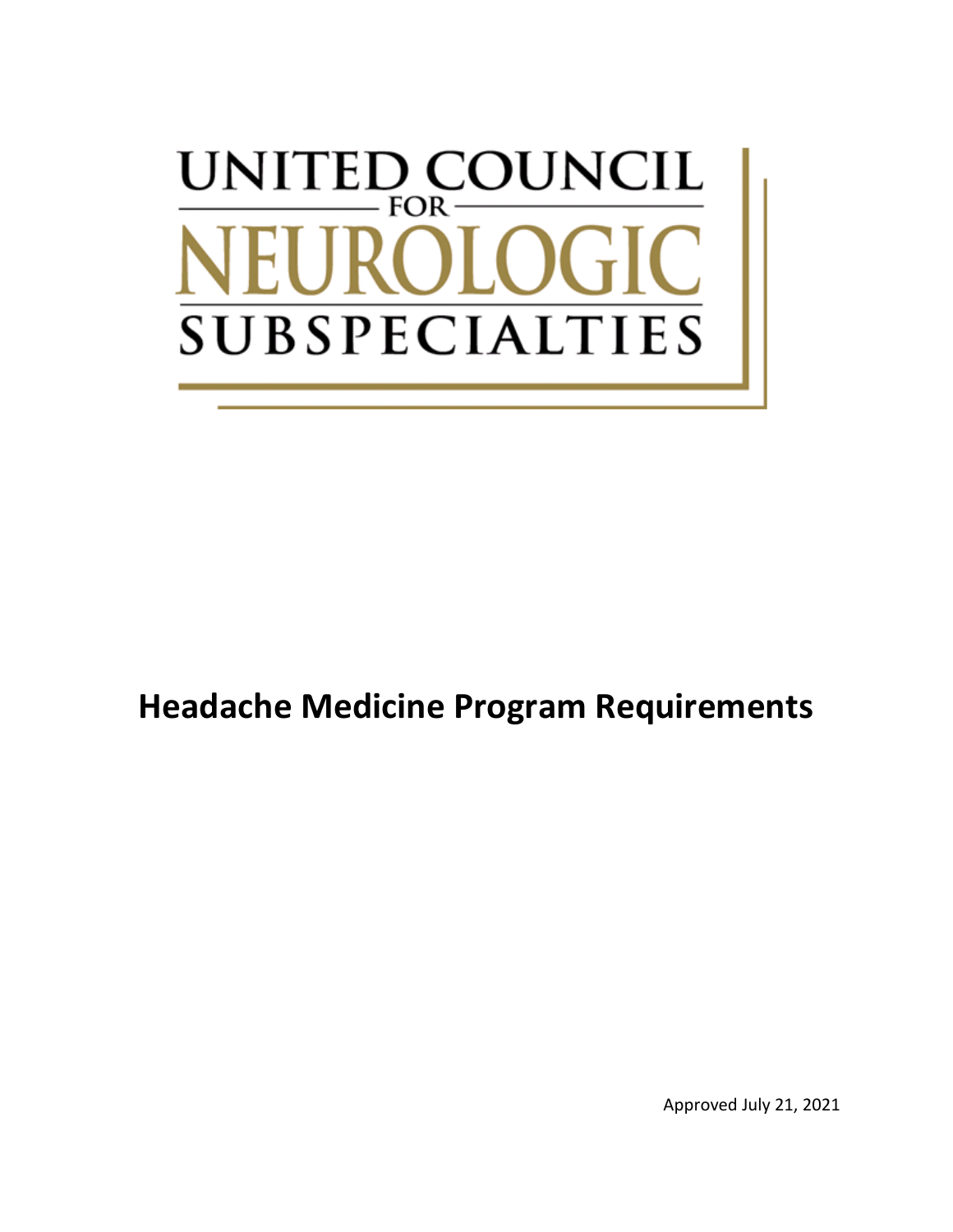#### **Headache Medicine Program Requirements**

The common program requirements are standards required of accredited programs in all UCNS subspecialties. They are shown in **bold** typeface below. Requirements in regular typeface are defined by each subspecialty.

#### **I. Introduction**

A. Headache Medicine is a subspecialty concerned with the diagnosis and treatment of head and face pain. Its scope includes the diseases or categories of disease causing central and peripheral disturbance of structures or functions causing head and face pain and includes both primary and secondary disturbances of these structures or functions.

#### **B. Purpose of the Training Program**

- **1. The purpose of the training program is to prepare the physician for independent practice of** Headache Medicine. **This training must be based on supervised clinical work with increasing patient care responsibilities and transition to independent practice over the course of the training program** for all types of patients presenting with head and face pain including outpatients and inpatients.
- **2. The program must require its fellows to obtain competencies in the six areas defined by the Accreditation Council for Graduate Medical Education (ACGME). It is the responsibility of the program to provide precise definitions of specific knowledge, skills, and behaviors**, **as well as education opportunities in which the fellow must demonstrate competence in those areas. The program's curricular goals and objectives must correlate to the appropriate ACGME Core Competencies and global learning objectives.**

#### **II. Institutional Support**

**There are three types of institutions that may comprise a program: 1) the sponsoring institution, which assumes ultimate responsibility for the program and is required of all programs, 2) the primary institution, which is the primary clinical training site and may or may not be the sponsoring institution, and 3) the participating institution, which provides required experience that cannot be obtained at the primary or sponsoring institutions.**

#### **A. Sponsoring Institution**

- **1. The sponsoring institution must be accredited by the ACGME or the Canadian Excellence in Residency Accreditation (CanERA), formerly the Royal College of Physicians and Surgeons of Canada (RCPSC), and meet the current ACGME Institutional Requirements or CanERA General Standards of Accreditation for Institutions with Residency Programs. This responsibility extends to fellow assignments at all primary and participating institutions. The sponsoring institution must be appropriately organized for the conduct of graduate medical education (GME) in a scholarly environment and must be committed to excellence in both medical education and patient care.**
- **2. A letter demonstrating the sponsoring institution's responsibility for the program must be submitted. The letter must:**
	- **a. confirm sponsorship and oversight of the training program's GME activities,**
	- **b. state the sponsoring institution's commitment to training and education, which includes the resources provided by the sponsoring institution, the**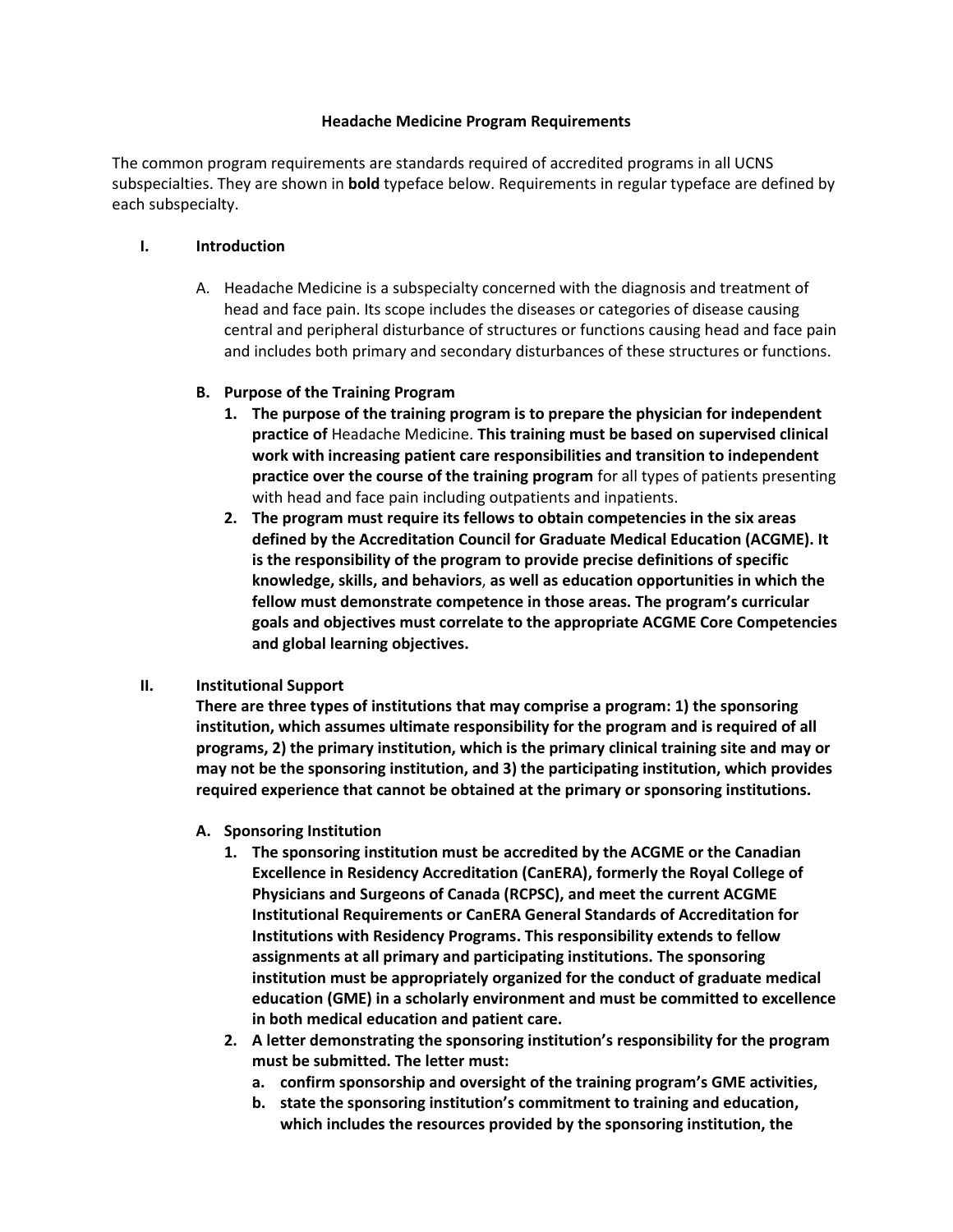**primary institution, and/or the departments that support the program director's fulfillment of his or her duties as described in these program requirements, and**

- **c. be signed by the designated institution official of the institution as defined by ACGME or postgraduate dean as defined by CanERA.**
- **3. Institutional support and oversight are further demonstrated by the required designated institution official/postgraduate dean signature on all program accreditation and reaccreditation applications and annual report submissions.**
- **4.** Sponsoring institutions must, at a minimum, ensure that the program director be provided with the salary support required to devote 10 percent FTE of non-clinical time to the administration of the program, increasing by at least 1 percent for each additional fellow. If a fellowship is unfilled for two years, this support may be rescinded until such time as a fellow is enrolled.
- **B. Primary Institution**
	- **1. Assignments at the primary institution must be of sufficient duration to ensure a quality educational experience and must provide sufficient opportunity for continuity of care. The primary institution must demonstrate the ability to promote the overall program goals and support educational and peer activities.**
	- **2. A letter from the appropriate department chair(s) at the primary institution must be submitted. The letter must:**
		- **a. confirm the relationship of the primary institution to the program,**
		- **b. state the primary institution's commitment to training and education, and**
		- **c. list specific activities that will be undertaken, supported, and supervised at the primary institution.**
- **C. Participating Institutions**
	- **1. Assignments to participating institutions must be based on a clear educational rationale, must have clearly stated learning objectives and activities, and should provide resources not otherwise available to the program. When multiple participating institutions are used, there should be assurance of the continuity of the educational experience.**
	- **2. Assignments at participating institutions must be of sufficient duration to ensure a quality educational experience and should provide sufficient opportunity for continuity of care. All participating institutions must demonstrate the ability to promote the overall program goals and support educational and peer activities.**
	- **3. If a participating institution is used, a participating institution letter must be submitted. The letter must:**
		- **a. confirm the relationship of the participating institution to the program,**
		- **b. state the participating institution's commitment to training and education,**
		- **c. list specific activities that will be undertaken, supported, and supervised at the participating institution, and**
		- **d. be signed by the appropriate official, e.g., department chair or medical director, of the participating institution.**
- **III. Facilities and Resources**
	- **A. Each program must demonstrate that it possesses the facilities and resources necessary to support a quality educational experience.**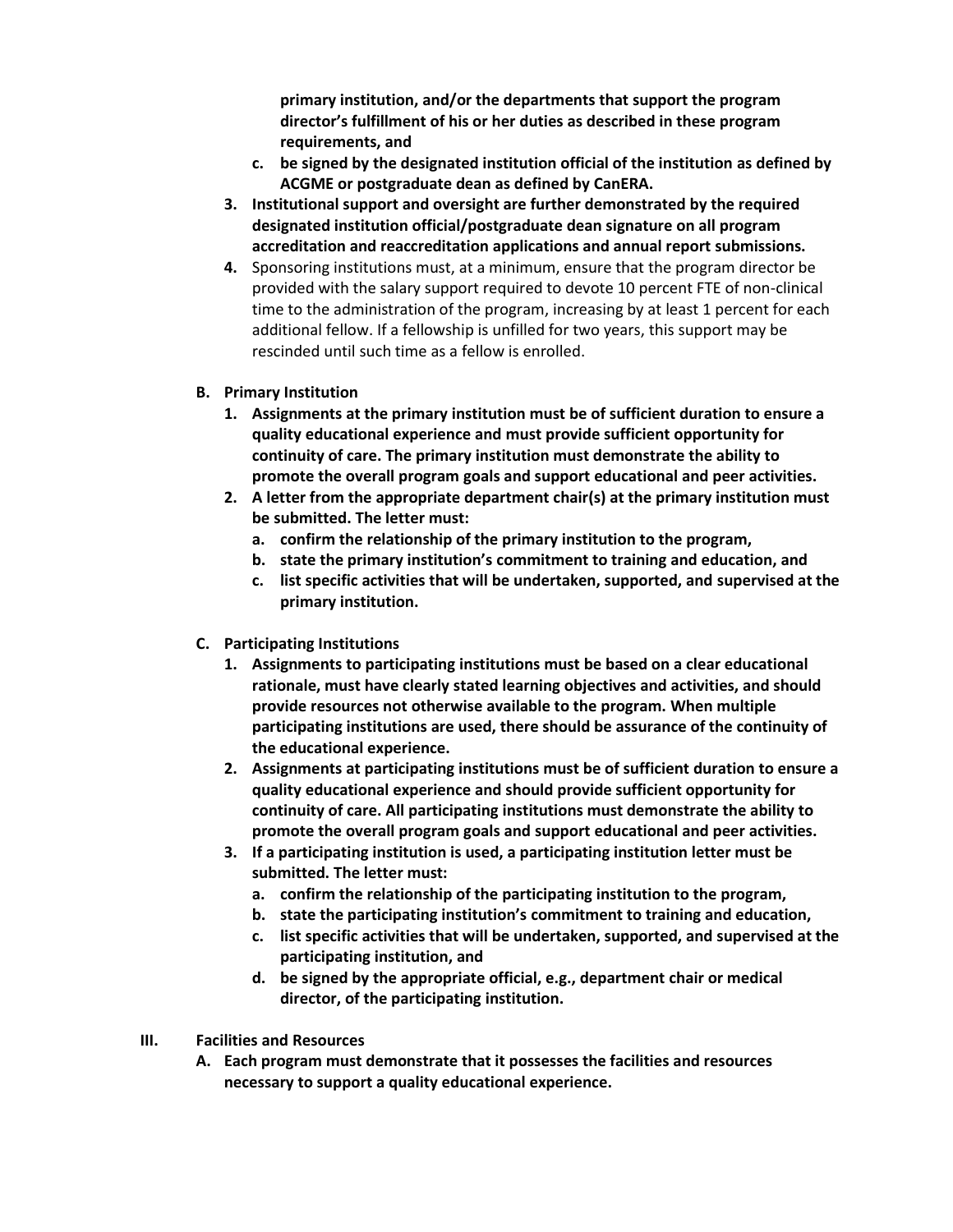- **1. Additional professional, technical, and administrative personnel must be provided to adequately support the fellowship training program in attaining its educational and administrative goals.**
- **2. In programs not situated in a department of neurology, evidence must be provided that demonstrates fellows have access to neurological services.**
- 3. A headache center (clinic) must be designed specifically for the management of headache patients.
- 4. Adequate allied health staff and other support personnel must be available.
- 5. There must be a minimum of 200 patients per fellow per year for evaluation under faculty supervision. This must include a variety of chronic, acute, outpatient and inpatient headache patients.
- 6. The institution must have adequate resources and infrastructure support including:
	- a. Laboratory facilities
	- b. Imaging facilities
	- c. Mental health services
	- d. Medical record keeping
- 7. Other institutional resources may include:
	- a. Procedural pain clinics
	- b. Dental and oromaxillofacial clinics
	- c. Infusion therapies
	- d. Biofeedback
	- e. Neuro-ophthalmology
	- f. Neurosurgery
	- g. Autonomic
	- h. Multidisciplinary concussion clinic
	- i. Physical therapy
	- j. Social work
	- k. Otolaryngology
	- l. Physical Medicine and Rehabilitation
	- m. Psychiatry
	- n. Neuroradiology
	- o. Telemedicine
- 8. Library facilities, computer/internet access, and space for research and teaching conferences in Headache Medicine.

### **IV. Faculty**

**The faculty of accredited programs consists of: 1) the program director, 2) core faculty, and 3) other faculty. Core faculty are physicians who oversee clinical training in the subspecialty. The program director is considered a core faculty member when determining the fellow complement. Other faculty are physicians and other professionals determined by the Subspecialty to be necessary to deliver the program curriculum. The program director and faculty are responsible for the general administration of the program and for the establishment and maintenance of a stable educational environment. Adequate durations of appointments for the program director and core faculty members are essential for maintaining such an environment. The duration of appointment for the program director must provide for continuity of leadership.**

- **A. Program Director Qualifications**
	- **1. There must be a single program director responsible for the program. The person designated with this authority is accountable for the operation of the program and**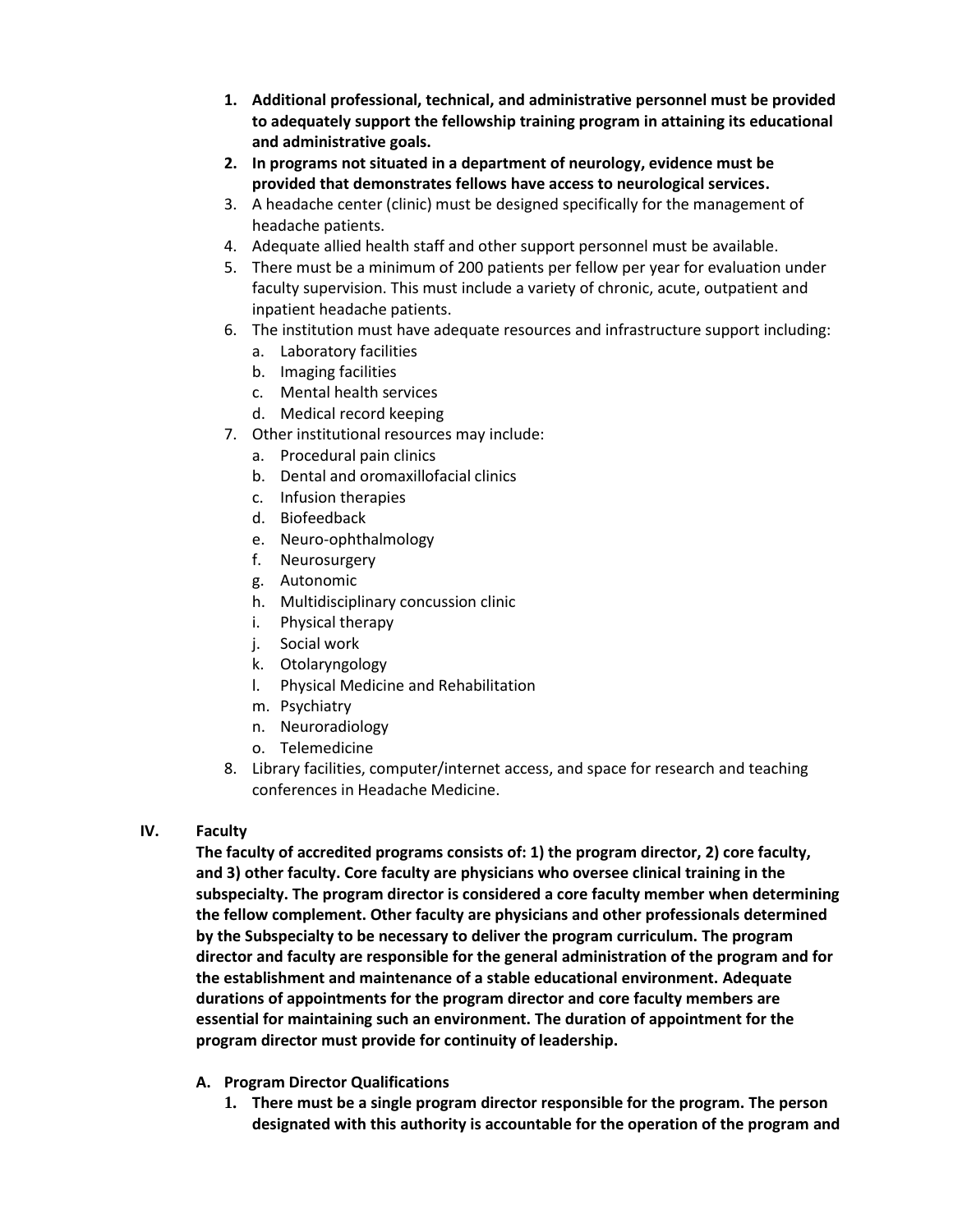**he or she should be a member of the faculty or medical staff of the primary institution.**

- **2. The program director must:**
	- **a. possess requisite specialty expertise as well as documented educational and administrative abilities and experience in his or her field,**
	- **b. be certified by the American Board of Medical Specialties (ABMS) or RCPSC,** American Osteopathic Association (AOA) **or College of Family Physicians of Canada (CFPC)**,
	- **c. possess a current, valid, unrestricted, and unqualified license to practice medicine in the state or province of the program, and**
	- **d. be certified, and maintain certification, in** headache medicine **by the UCNS.**
		- **i. New programs without a certified program director may apply for accreditation, as long as the application contains an attestation that the program director will become certified at the next available opportunity, which includes certification through the UCNS faculty diplomate pathway. The attestation must contain a statement that the program understands that should the program director fail to achieve certification, the program must immediately submit a program change request appointing an appropriately qualified program director.**
- **B. Program Director Responsibilities**
	- **1. The program director must:**
		- **a. oversee and organize the activities of the educational program in all institutions participating in the program including selecting and supervising the faculty and other program personnel at each institution, and monitoring appropriate fellow supervision and evaluation at all institutions used by the program,**
		- **b. prepare accurate statistical and narrative descriptions of the program as requested by the UCNS as well as update the program and fellow records annually,**
		- **c. ensure the implementation of fair policies and procedures, as established by the sponsoring institution, to address fellow grievances and due process in compliance with the ACGME's or CanERA's institutional requirements,**
		- **d. monitor fellow stress, including mental or emotional conditions inhibiting performance or learning, and drug- or alcohol-related dysfunction, and**
		- **e. obtain prior approval of the UCNS for changes in the program that may significantly alter the educational experience of the fellows. Upon review of a proposal for a program change, the UCNS may determine that additional oversight or a site visit is necessary. Examples of changes that must be reported include:**
			- **1) change in the program director,**
			- **2) the addition or deletion of sponsoring, primary, or participating institution(s),**
			- **3) change in the number of approved fellows, and**
			- **4) change in the format of the educational program**
- **C. Core Faculty Qualifications**
	- **1. Each core faculty member must:** 
		- **a. possess requisite specialty expertise as well as documented educational and administrative abilities and experience in his or her field,**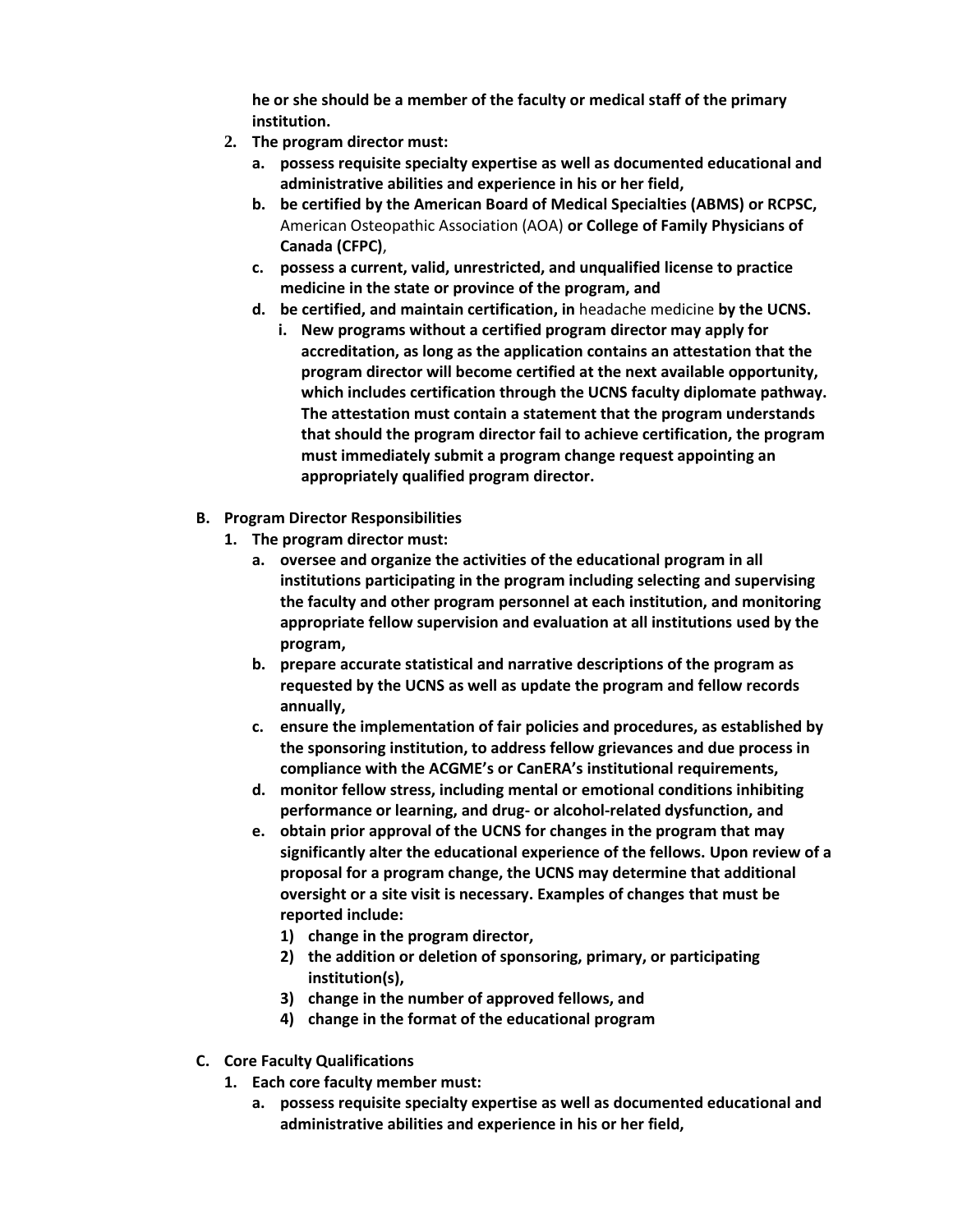- **b. be currently certified by the ABMS, RCPSC**, AOA, **or CFPC,**
- **c. possess a current, valid, unrestricted, and unqualified license to practice medicine in the state or province of the program, and**
- **d. be appointed in good standing to the faculty of an institution participating in the program.**
- **2. The core faculty must include at least one neurologist. The neurologist may also be the program director.**
- **D. Core Faculty Responsibilities**
	- **1. There must be a sufficient number of core faculty members with documented qualifications at each institution participating in the program to instruct and adequately supervise all fellows in the program.**
	- **2. Core faculty members must:**
		- **a. devote sufficient time to the educational program to fulfill their supervisory and teaching responsibilities,**
		- **b. evaluate the fellows they supervise in a timely manner, and**
		- **c. demonstrate a strong interest in the education of fellows, demonstrate competence in both clinical care and teaching abilities, support the goals and objectives of the educational program, and demonstrate commitment to their own continuing medical education by participating in scholarly activities.**
- E. Other Faculty
	- 1. In programs not situated in a department of neurology, evidence should be provided that demonstrates appropriate neurological training in the evaluation and management of patients with headache.
	- 2. A clinical psychologist should be available.
	- 3. Qualified physicians with expertise in Headache Medicine must have a continuous and meaningful role in the subspecialty training program. Faculty involved in teaching fellows in Headache Medicine must possess expertise in the care of patients with acute, chronic, primary and secondary headache.
		- a. Expertise often crosses specialty boundaries. Thus the program will include faculty from other ABMS-recognized medical specialties.
	- 4. Administrative support must be provided.

### **V. Fellow Appointment**

- **A. Duration of Training**
	- **1. Fellowship programs must be no less than** 12 months**, the entirety of which must be spent in patient-oriented** Headache Medicine **education. At least 80% of the fellow's time must be spent in supervised training activities in the practice of**  Headache Medicine**, including didactic and clinical education specific to the subspecialty, electives, and scholarly activities.** Fifty percent of the supervised training activities in patient care must be direct patient care and up to 30% of the time may be spent in quality improvement or clinically orientated research.
	- **2. Flexible Fellowships**
		- **a. Programs may offer flexible fellowships for a variety of reasons, including, but not limited to: combined clinical/ research fellowships or to allow fellows opportunities for work/life balance. Programs that combine clinical and research training (clinician-scientist fellowship program) may be up to 36 months in duration for a one-year program and 48 months for a two-year**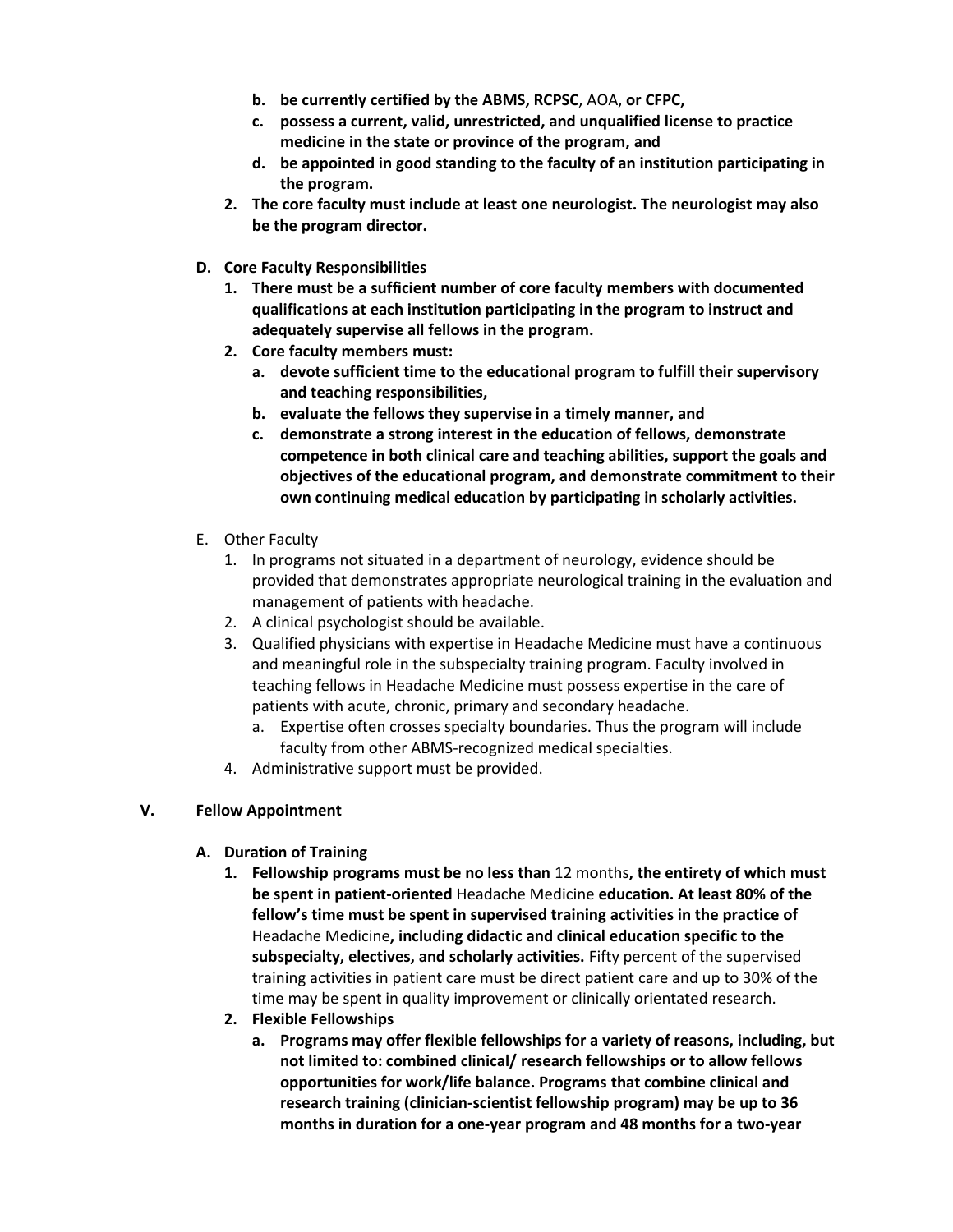**program. At least** 12 **full months of this extended-program period must be spent in patient-oriented** Headache Medicine **clinical, educational, and scholarly activity, the distribution of which across this extended period is at the program's discretion.**

- **B. Fellow Eligibility**
	- **1. The fellow must possess a current valid and unrestricted license to practice medicine in the United States or its territories or Canada.**
	- **2. The fellow must be a graduate of a residency program in neurology** or other specialties **accredited by the ACGME, RCPSC, or CanERA.**
	- **3. The fellow must be board certified or eligible for certification by the ABMS, RCPSC,** AOA, **or CFPC.**
- **C. Fellow Complement**

**The fellow complement is the number of fellows allowed to be enrolled in the program at any given time, e.g., across all training years.** 

- **1. There must be at least** 1 **core faculty member for every** 2 **fellows**.
- **D. Appointment of Fellows and Other Students**
	- **1. The appointment of fellows who do not meet the eligibility criteria above must not dilute or detract from the educational opportunities of regularly appointed**  Headache Medicine **fellows. Programs must include these fellows in all reports submitted to UCNS to demonstrate compliance with the approved fellow complement. Fellows who are enrolled without meeting the eligibility criteria must be notified that they may not apply for UCNS certification examinations as graduates of an accredited program.**

#### **VI. Educational Program**

- **A. Role of the Program Director and Faculty**
	- **1. The program director, with assistance of the faculty, is responsible for developing and implementing the academic and clinical program of fellow education by:**
		- **a. preparing a written statement to be distributed to fellows and faculty and reviewed with fellows prior to assignment, which outlines the educational goals and objectives of the program with respect to the knowledge, skills, and other attributes to be demonstrated by fellows for the entire fellowship and on each major assignment and each level of the program,**
		- **b. preparing and implementing a comprehensive, well-organized, and effective curriculum, both academic and clinical, which includes the presentation of core specialty knowledge supplemented by the addition of current information, and**
		- **c. providing fellows with direct experience in progressive responsibility for patient management.**
- **B. Competencies**
	- **1. A fellowship program must require that its fellows obtain competence in the AGCME Core Competencies to the level expected of a new practitioner in the subspecialty. Programs must define the specific and unique learning objectives in the area including the knowledge, skills, and behaviors required and provide**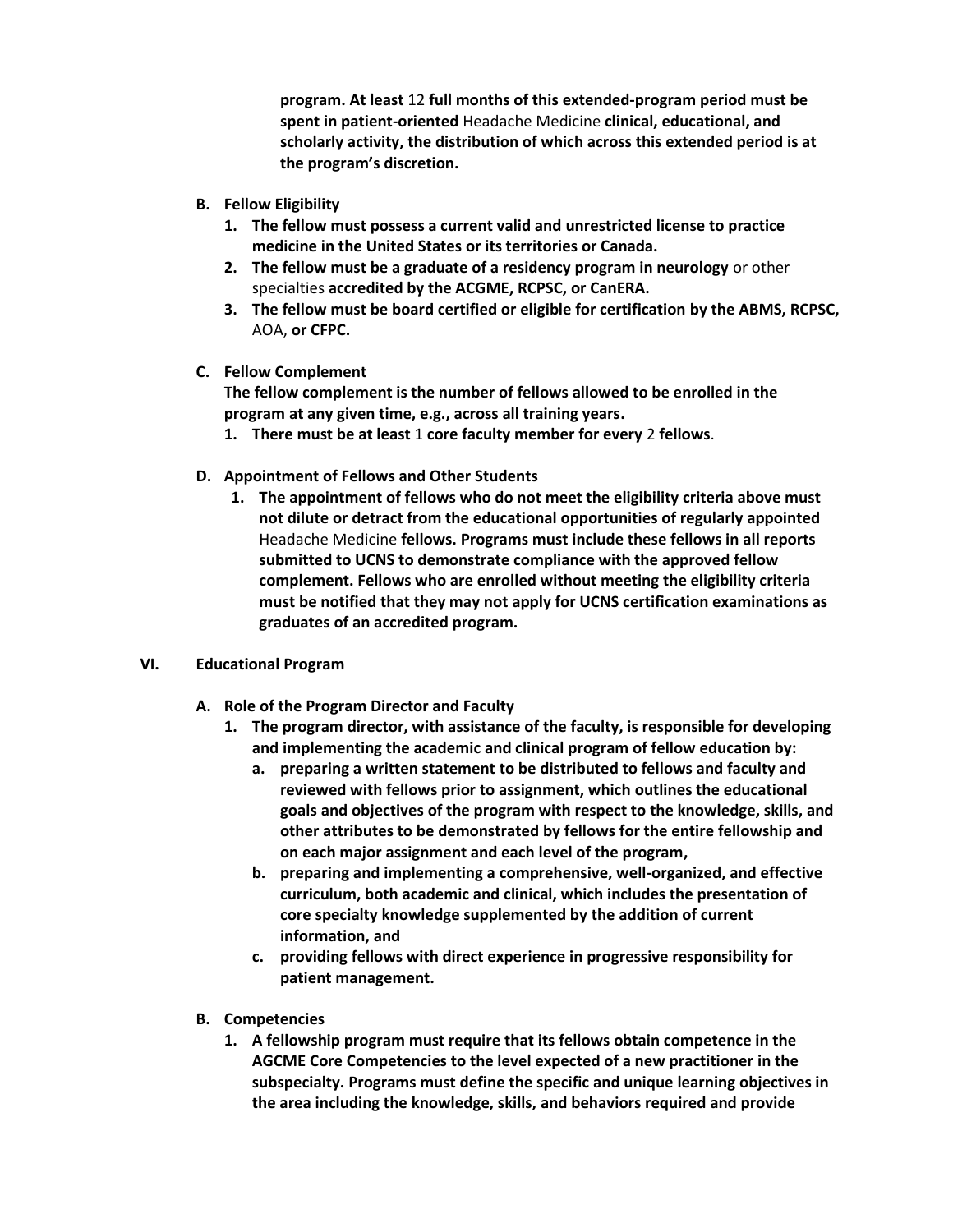**educational experiences as needed in order for their fellows to demonstrate the core competencies.**

- **2. The program must use th[e ACGME Core Competencies](https://www.ucns.org/Online/Accreditation/Online/Accreditation_Home.aspx?hkey=b3855106-2a75-4dcd-8300-f250d6487dc9) to develop competencybased goals and objectives for all educational experiences during the period of fellowship training in** Headache Medicine.
- **C. Didactic Components**
	- **1. The program must include structured, fellow-specific educational experiences such as rounds, conferences, case presentations, lectures, and seminars that complement the clinical and self-directed educational opportunities. Together, various educational experiences must facilitate the fellow's mastery of the core content areas and foster the competencies as described above.**
	- 2. Didactic topics should include, but are not limited to the curricular elements as detailed in the *[Headache Medicine Certification Examination Content Outline](https://www.ucns.org/Online/Certification/Headache_Cert.aspx)*.
- **D. Clinical Components**
	- **1. The fellow's clinical experience must be spent in supervised activities related to the care of patients with** headache or associated conditions**. Clinical experiences may include all training relevant to** Headache Medicine, **including lectures and individual didactic experiences and journal clubs emphasizing clinical matters.**
	- 2. Competence must be demonstrated in the following areas:
		- a. Cognitive skills
		- b. Procedural skills
		- c. Tests and test interpretation
		- d. Treatment and evidence-based practice
		- e. Disease management and long-term care of chronic patients
	- 3. At the completion of the program, the trainee must demonstrate the independent ability to:
		- a. Perform the following elements of the ideal encounter with a headache patient:
			- 1) History
			- 2) Physical exam
			- 3) Diagnostic formulation
			- 4) Patient education
			- 5) Prognostic determination
			- 6) Treatment plan
		- b. Procedural skills as specified above
			- 1) Occipital nerve blocks
			- 2) Chemodenervation
			- 3) Other evidence-based procedures
		- c. Provide compassionate care
		- d. Understand the role of the consultant
		- e. Establish and maintain a Headache Center
			- 1) Outcomes
			- 2) Quality Improvement
			- 3) Disease management
			- 4) Information technology
		- f. Be an integral part in the teaching of Headache Medicine to trainees, medical students and other health-care professionals
	- 4. It is strongly recommended that the program ensure a minimum of two weeks is spent in the instruction of adult-specific (for pediatric programs) and pediatric-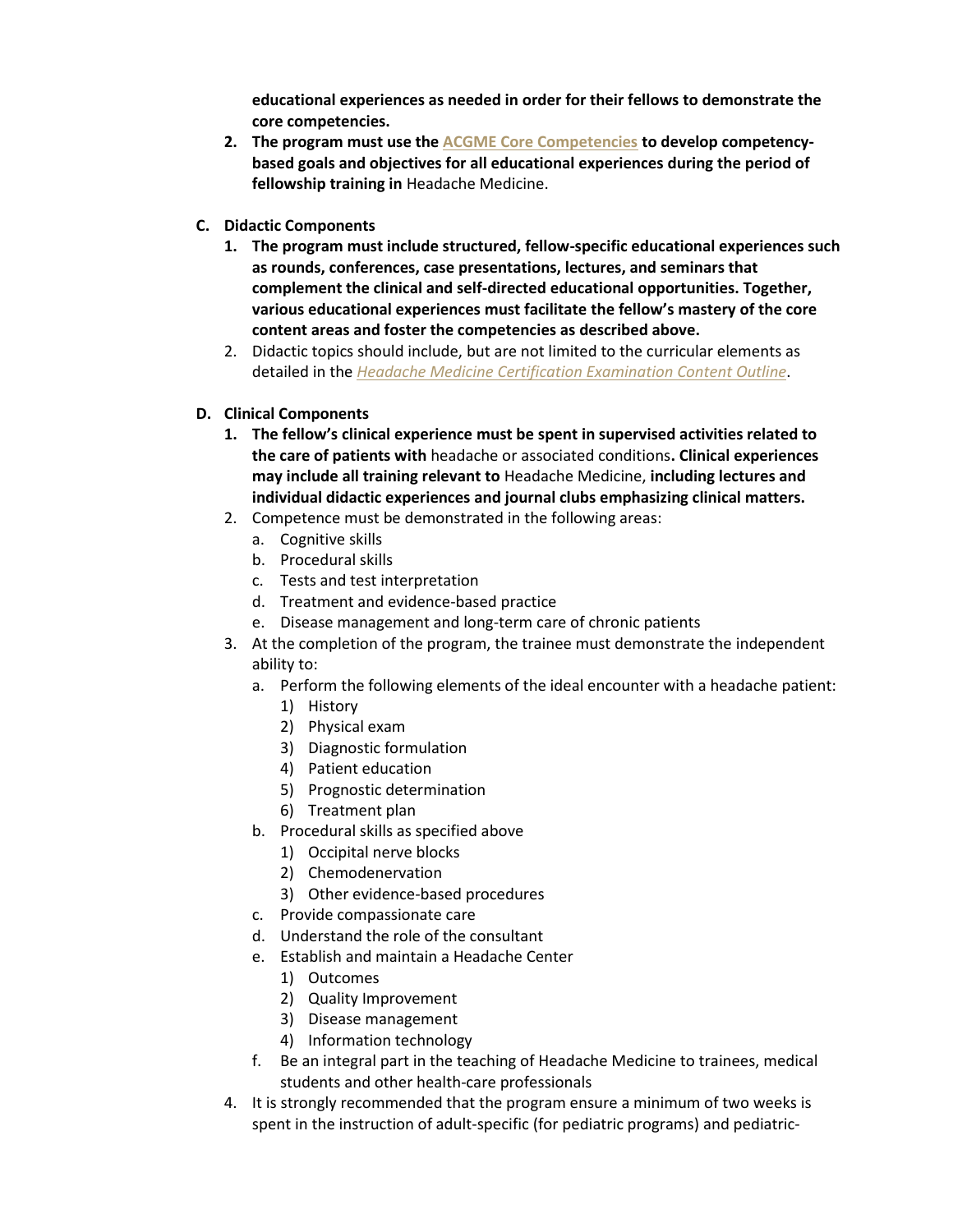specific (for adult programs) Headache Medicine. If clinical resources are not available, the program may, as an alternative, substitute a comprehensive didactic curriculum of instruction covering the equivalent course material.

- 5. In addition to the required clinical skills outlined above, elective rotations designed to provide a broad educational experience should be made available to the fellow. Elective experiences must include at least one from the following:
	- a. Concussion
	- b. Neuro-ophthalmology
	- c. Pain management
	- d. Maxillofacial pain
	- e. Procedural clinic
	- f. Sleep medicine
	- g. Psychiatry
	- h. Vestibular
	- i. Neurotology
	- j. Autonomic disfunction
	- k. Integrative medicine
	- l. Neurosurgery
	- m. Neuroradiology
	- n. Women's health
	- o. Addiction medicine
- **E. Scholarly Activities**
	- **1. The responsibility for establishing and maintaining an environment of inquiry and scholarship rests with the faculty. Both faculty and fellows must participate actively in some form of scholarly activity. Scholarship is defined as activities unrelated to the specific care of patients, which includes scholarship pertaining to research, writing review papers, giving research-based lectures and participating in research-oriented journal clubs.**
		- **2. There must be adequate resources for scholarly activities for faculty and fellows.**
		- 3. The training in Headache Medicine must provide the opportunity for active trainee participation in research projects pertinent to Headache Medicine. This should include:
			- a. Involvement in a scholarly research project during the fellowship year. Scholarly activity may include quality improvement, population health, and/or comprehensive program of educating others, or biomedical research.
			- b. Instruction in the critical evaluation of scholarly literature, including study design and methodology, interpretation of data, e.g., journal club, mentored reviews, etc.
		- 4. The faculty will encourage the trainee to actively seek inclusion in institutional grand rounds, multidisciplinary conferences and departmental trainee teaching seminars. Trainees are actively encouraged to attend Headache Medicine conferences on regional, national, and international levels when possible.
		- 5. Content Areas (See *UCNS [Headache Medicine Examination Content Outline](https://www.ucns.org/Online/Initial_Certification/Headache_Medicine/Online/Certification/Headache_Cert.aspx?hkey=3c46741a-5991-4a63-8f17-ddfda7cb8c21)*)
			- a. Epidemiology and Comorbidity
			- b. Anatomy and Physiology
			- c. Headache Classification and Diagnosis
			- d. Evaluation and Diagnostic Testing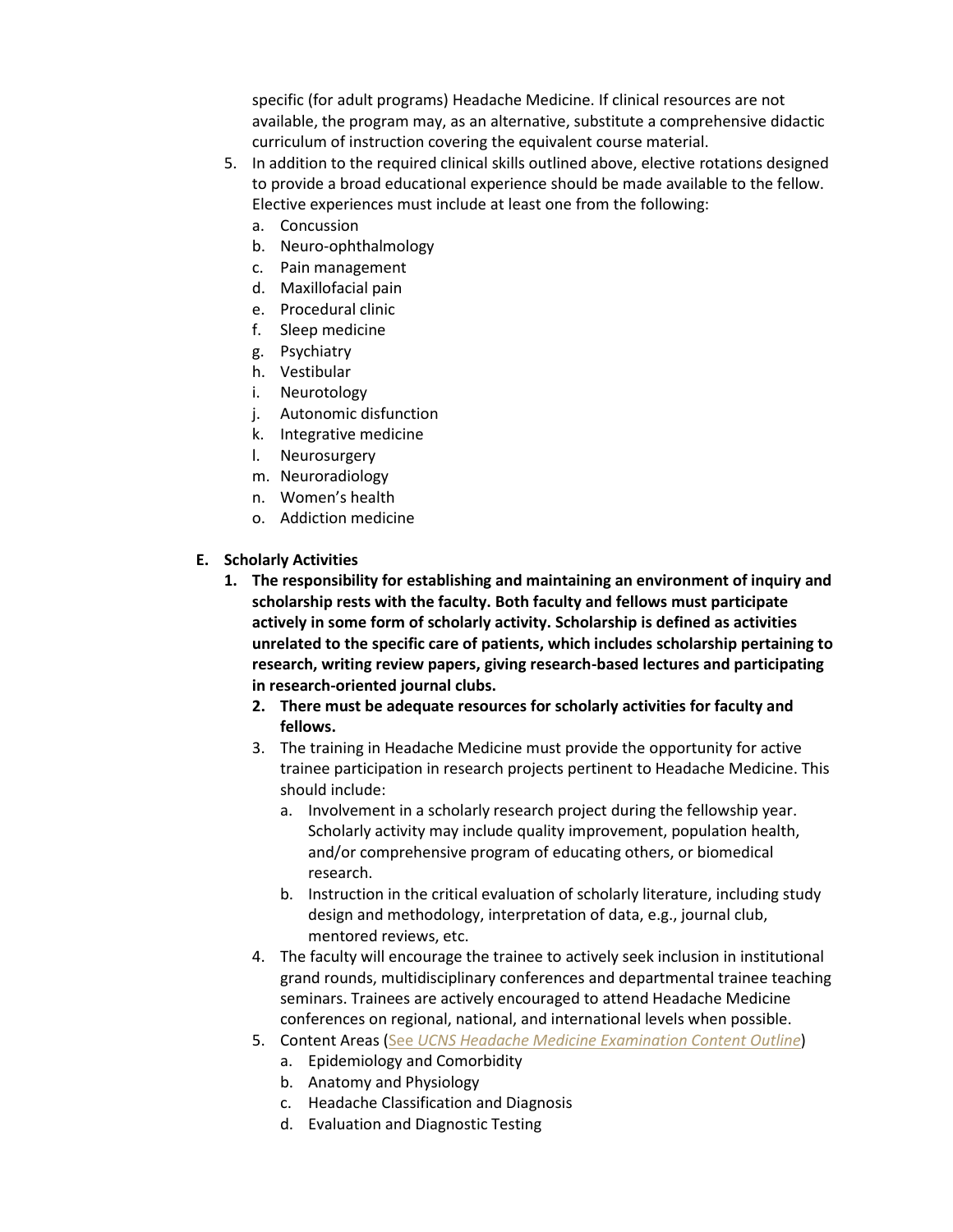- e. Treatment
- **F. Fellow Supervision, Clinical Experience and Education, and Well-Being Providing fellows with a sound academic and clinical education must be carefully planned and balanced with concerns for patient safety and fellow well-being. Each program must ensure that the learning objectives of the program are not compromised by excessive reliance on fellows to fulfill service obligations. Didactic and clinical education defined by the program requirements must have priority in the allotment of a fellow's time and energy.**
	- **1. Fellow Supervision**
		- **a. All patient care required by the program requirements must be supervised by qualified faculty. The program director must ensure, direct, and document adequate supervision of fellows at all times. Fellows must be provided with rapid, reliable systems for communicating with supervising faculty.**
		- **b. Faculty schedules must be structured to provide fellows with continuous supervision and consultation.**
		- **c. Faculty and fellows must be educated about and meet ACGME or CanERA requirements concerning faculty and fellow well-being and fatigue mitigation.**
	- **2. Clinical Experience and Education and Well-Being**
		- **a. Clinical assignments must recognize that the faculty and fellows collectively have responsibility for the safety and welfare of patients. Fellow clinical experience and education supervision, and accountability, and clinical work hours, including time spent on-call, must comply with the current ACGME or CanERA institutional program requirements.**

#### **VII. Evaluation**

- **A. Fellow Evaluation**
	- **1. Fellow evaluation by faculty must:**
		- **a. take place at least semi-annually to identify areas of weakness and strength, which must be communicated to the fellow,**
		- **b. use the subspecialty milestones to document fellow experience and performance, and**
		- **c. include the use of assessment results to achieve progressive improvements in the fellow's competency and performance in the ACGME Core Competencies and the subspecialty's core knowledge areas. Appropriate sources of evaluation include faculty, patients, peers, self, and other professional staff.**
		- **d.** Evaluations of performance in each domain must occur every three months and documentation of these must be placed in the fellow's file and must be available for review upon request. Benchmarks will include the ACGME Competencies.
	- **2. The program must include a mechanism for providing regular and timely performance feedback to fellows. Issues of unacceptable performance must be addressed in a timely fashion and in accordance with the policies and procedures of the sponsoring institution.**
	- **3. Summary and final evaluation of the fellow must:**
		- **a. be prepared by the program director and should reflect the input of faculty,**
		- **b. include a formative evaluation of the fellow's demonstration of learning objectives and mastery of the ACGME Core Competencies using the subspecialty's milestones,**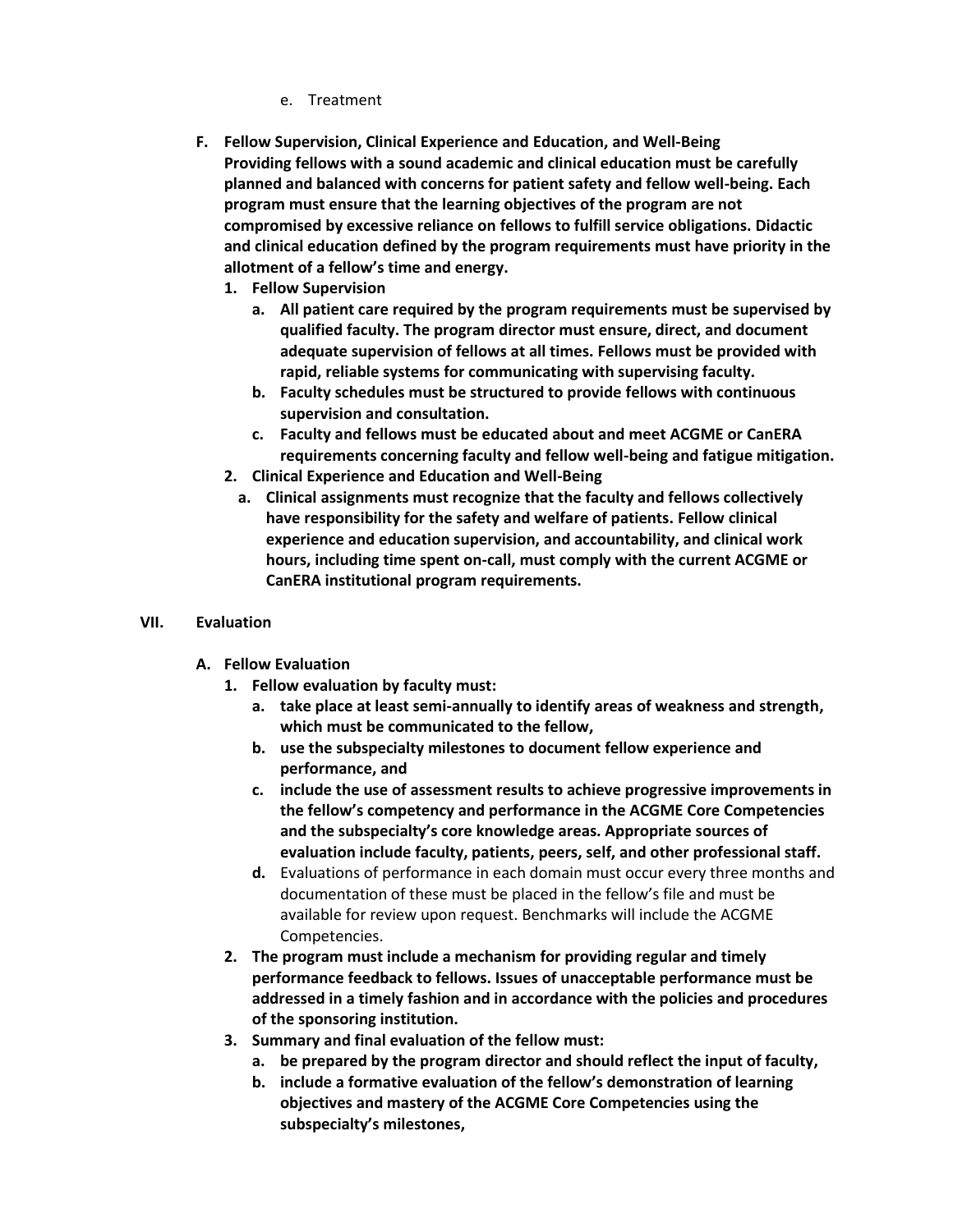- **c. include a final, summative evaluation by the program director using the subspecialty's milestones to document the fellow's demonstration of sufficient competence and professional ability to practice the subspecialty competently and independently, and**
- **d. include a statement regarding the fellow's ability to practice the subspecialty independently upon completion of the program.**
- **e.** The [template evaluation form](https://www.ucns.org/Online/Accreditation/Online/Accreditation_Home.aspx?hkey=b3855106-2a75-4dcd-8300-f250d6487dc9) provided by UCNS may be used.
- 4. The program must demonstrate that it has an effective mechanism for assessing fellow performance throughout the program and for utilizing the results to improve fellow performance. Assessment must include:
	- a. The use of methods that produce an accurate assessment of fellows' competence in patient care, medical knowledge, practice-based learning and improvement, interpersonal and communication skills, professionalism, and systems-based practice.
	- b. The regular and timely performance feedback to fellows that includes at least semiannual written evaluations. Such evaluations are to be communicated to each fellow in a timely manner and maintained in a record that is accessible to each fellow.
	- c. The use of assessment results, including evaluation by faculty, patients, peers, self, and other professional staff, to achieve progressive improvements to fellows' competence and performance.
- 5. The program director must provide a final evaluation for each fellow who completes the program. This evaluation must include a review of the fellow's performance during the final period of education and should verify that the fellow has demonstrated sufficient professional ability to practice competently and independently. The final evaluation must be part of the fellow's permanent record maintained by the institution.

#### **B. Faculty Evaluation**

- **1. The performance of faculty must be evaluated by the program director on an annual basis.**
- **2. The evaluations must include a review of their teaching abilities, commitment to the educational program, clinical knowledge, and scholarly activities.**
- **3. These evaluations must include confidential annual written evaluations by fellows.**
- **C. Program Evaluation and Outcomes**
	- **1. The effectiveness of a program must be evaluated in a systematic manner. In particular, the quality of the curriculum and the extent to which the educational goals have been met must be assessed.**
	- **2. Confidential written evaluations by fellows must be utilized in this process.**
	- **3. The program will use fellow performance and outcome assessment in its evaluation of the educational effectiveness of the fellowship program. At a minimum, the fellow performance on the UCNS certification examination should be used as a measure of the effectiveness of the education provided by the training program. The development and use of clinical performance measures appropriate to the structure and content of each program is encouraged.**
	- **4. The program must have a process in place for using fellow performance and assessment results together with other program evaluation results to improve the fellowship program.**